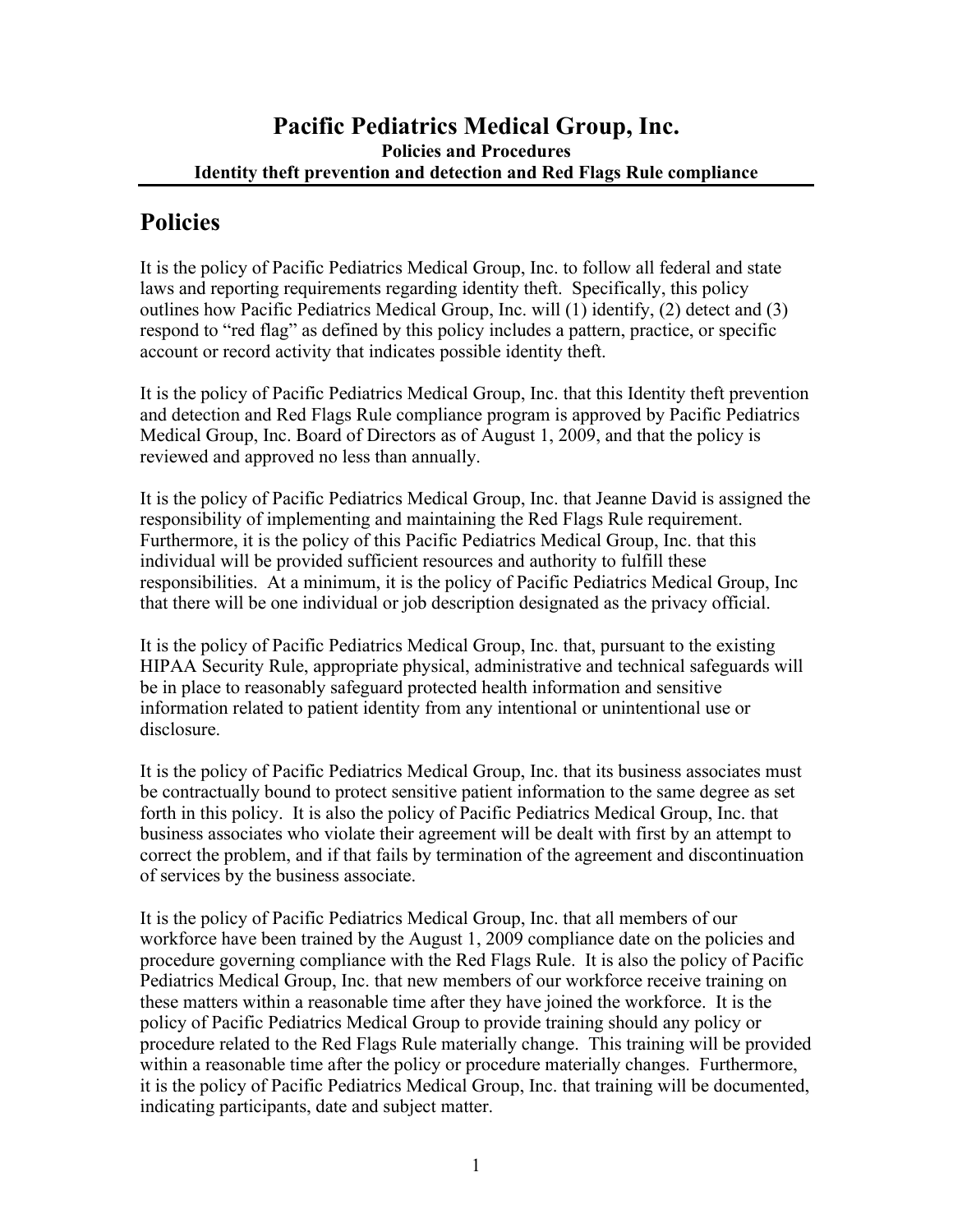# **Procedures**

**I. Identify red flags.** In the course of caring for patients, Pacific Pediatrics Medical Group, Inc. may encounter inconsistent or suspicious documents, information of activity that may signal identity theft. Pacific Pediatrics Medical Group, Inc. identifies the following as potential red flags, and this policy includes procedures describing how to detect and respond to these red flags below:

#### **Procedure**

- 1. A complaint or question from a patient based on the patient's receipt of:
	- A bill for another individual:
	- A bill for a product or service that the patient denies receiving;
	- A bill from a health care provider that the patient never patronized; or
	- A notice of insurance benefits (or explanation of benefits) for health care services never received.
- 2. Records showing medical treatment that is inconsistent with a physical examination or with a medical history as reported by the patient.
- 3. A complaint or question from a patient about the receipt of a collection notice from a bill collector.
- 4. A patient or health insurer report that coverage for legitimate hospital stays is denied because insurance benefits have been depleted or a lifetime cap has been reached.
- 5. A complaint or question from a patient about information added to a credit report by a health care provider or health insurer.
- 6. A dispute of a bill by a patient who claims to be the victim of any type of identity theft.
- 7. A patient who has an insurance number but never produces an insurance card or other physical documentation of insurance.
- 8. A notice or inquiry from an insurance fraud investigator for a private health insurer or a law enforcement agency, including but not limited to a Medicare or Medicaid fraud agency.
- **II. Detect red flags.** Pacific Pediatrics Medical Group, Inc practice staff will be alert for discrepancies in documents and patient information that suggest risk of identity theft or fraud. Pacific Pediatrics Medical Group, Inc. will verify patient identity, address and insurance coverage at the time of patient registration/check-in.

## **Procedure:**

- 1. When a patient calls to request an appointment, the patient will be asked to bring the following at the time of the appointment:
	- Driver's license or other photo ID;
	- Current health insurance card; and
	- Utility bills or other correspondence showing current residence if the photo ID does not show the patient's current address. If the patient is a minor, the patient's parent or guardian should bring the information listed above.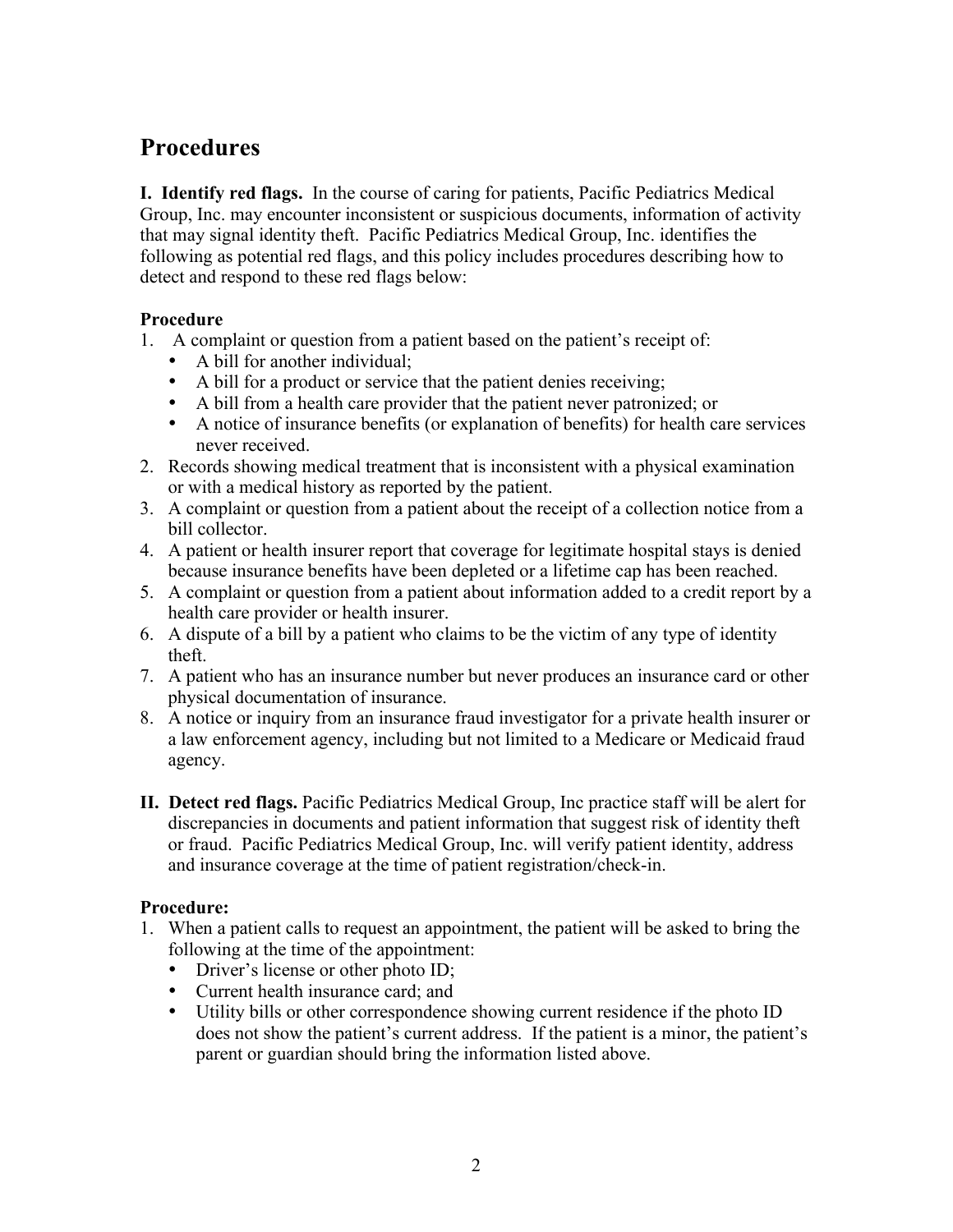- 2. When the patient arrives for the appointment, the patient will be asked to produce the information listed above. **This requirement may be waived for patients who have visited the practice within the last six months.**
- 3. If the patient has not completed the registration form within the last six months, registration staff will verify current information on file and, if appropriate, update the information.
- 4. Staff should be alert for the possibility of identity theft in the following situations:
	- The photograph on the driver's license or other photo ID submitted by the patient does not resemble the patient.
	- The patient submits a driver's license, insurance, card, or other identifying information that appears to be altered or forged.
	- Information on one form of identification the patient submitted is inconsistent with information on another forms of identification or with information already in the practice's records.
	- An address or telephone number is discovered to be incorrect, non-existent or fictitious.
	- The patient fails to provide identifying information or documents.
	- The patient's signature does not match a signature in the practice's records.
	- The Social Security number or other identifying information the patient provided is the same as identifying information in the practice's records provided by another individual, or the Social Security number is invalid.

**III. Respond to Red Flags.** If an employee of Pacific Pediatrics Medical Group, Inc. detects fraudulent activity of if a patient claims to be a victim of identity theft, Pacific Pediatrics Medical Group, Inc. will respond to and investigate the situation. If the fraudulent activity involves protected health information (PHI) covered under HIPAA security standards, Pacific Pediatrics Medical Group, Inc. will also apply its existing HIPAA security policies and procedures to the response.

## **Procedure**

If potentially fraudulent activity (a red flag) is detected by an employee of Pacific Pediatrics Medical Group, Inc.:

- 1. The employee should gather all documentation and report the incident to his or her immediate supervisor.
- 2. The supervisor will determine whether the activity is fraudulent or authentic.
- 3. If the activity is determined to be fraudulent, then Pacific Pediatrics Medical Group, Inc. should take immediate action. Actions may include:
	- Cancel the transaction:
	- Notify appropriate law enforcement;
	- Notify the affected patient;
	- Notify affected physicians(s); and
	- Assess impact to practice.

If a patient claims to be a victim of identity theft:

- 1. The patient should be encouraged to file a police report for identity theft if he/she has not done so already.
- 2. The patient should be encouraged to complete the ID Theft Affidavit developed by the FTC, along with supporting documentation.